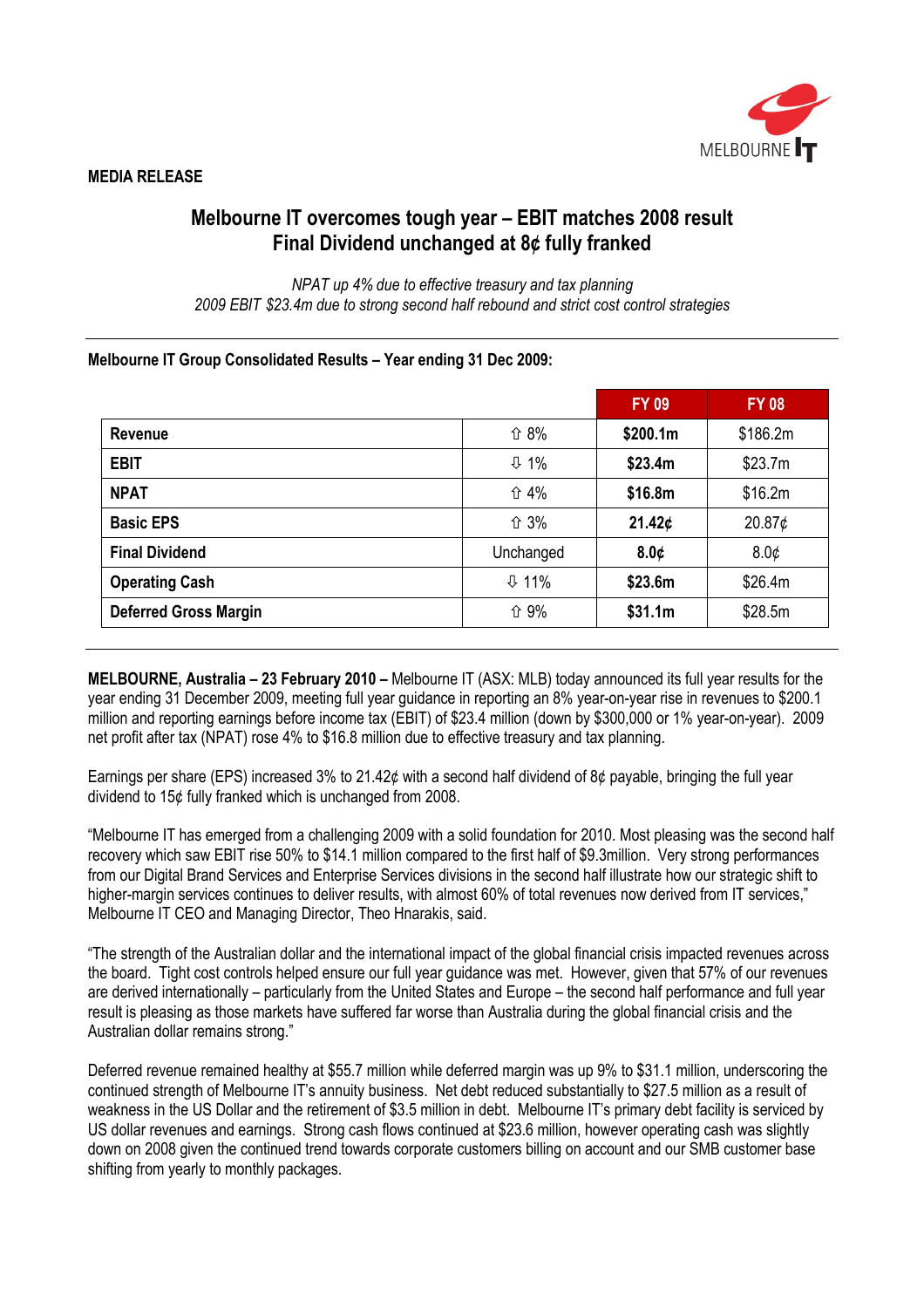# Divisional Highlights

## Digital Brand Services (DBS)

- Full year revenues up 25% to \$56 million and full year EBIT up 49% to \$6.4 million
- Strong second half rebound with EBIT up 226% to \$4.9 million from \$1.5 million in first half reflecting our shifting focus from integration to sales growth activities
- Services revenue grew 35% year on year to \$8.6 million and services revenue now represents 15% of total division revenues, up from 14% in 2008
- 150 new customers added in 2009, including Schweppes Australia, Blaupunkt GmbH, Tetley Group Ltd
- Expect EBIT growth to continue in 2010, fuelled by increasing revenues from consultative services and industry trends (such as rising security and fraud issues, top level domain liberalisation) creating further opportunities

# Enterprise Services (formerly Corporate & Government)

- Full year revenues of \$25.6 million down 2% on 2008 result of \$26.2 million
- Second half EBIT rebounded strongly to \$1.9 million compared to \$0.3 million in first half, delivering \$2.2 million full year result
- Dramatically reduced customer churn 6.4% in Q4, down from 24.3% in Q1 due to service delivery improvements
- Forecasting 2010 growth in revenues, gross margin and EBIT on the back of Melbourne IT infrastructure investments, service delivery improvements, strong product line-up and continuing trend of enterprises outsourcing IT to enjoy lower costs and greater reliability

## SMB eBusiness Solutions (formerly Business and Consumer)

- Full year revenues declined marginally to \$42.8 million compared to \$43.2 million in 2008
- ARPU down to \$307 in FY09 from \$329 in FY08 due to commoditisation of base services (domain names, email and basic hosting packages) and an increase in customers choosing monthly instead of annual packages
- Premium email, search engine marketing and software as a service revenue grew 29% to \$6.4 million from \$4.6 million year-on-year
- Expect continued price pressure on base services in 2010; focus will remain on consultative sales of highermargin IT services

## Global Partner Solutions

- Full year revenues rose 6% to \$64.9 million from \$61.3 million in 2008, boosted by AUD foreign exchange hedging at an average of USD 70¢
- Partner division forecast contribution to be lower in 2010 due to stronger Australian dollar and slow down of international partners' performances

# ForTheRecord (FTR)

- Full year revenues rose 8% to \$9.6 million from \$8.9 million in 2008
- Strong first half, slower second half reflecting government budget tightening globally
- Senior leadership change with new Executive Vice President, Daniel Bennett, leading FTR in 2010

"At the end of the first half I said that we felt the worst was behind us and the second half performance has vindicated that view, particularly the encouraging growth from Digital Brand Services and Enterprise Services. However, the continued strength of the Australian dollar will put pressure on domain revenues from our partner division in 2010 and provides an unwelcome headwind to DBS's excellent growth potential," Mr Hnarakis said.

## **Outlook**

2010 is a year of investment for Melbourne IT in infrastructure, innovation, and two significant transformational projects which will build the platform for the company's next phase of growth.

Integrated Web Services (IWS) is an IT integration project which will allow Melbourne IT to fully leverage the value of the company's customer base by allowing the business to sell customers the full suite of services across business units and geographies. Operational Support Systems (OSS) will improve infrastructure stability and allow the organisation to manage a greater variety of products and services. Commencing in March 2010, this investment of \$25 million over